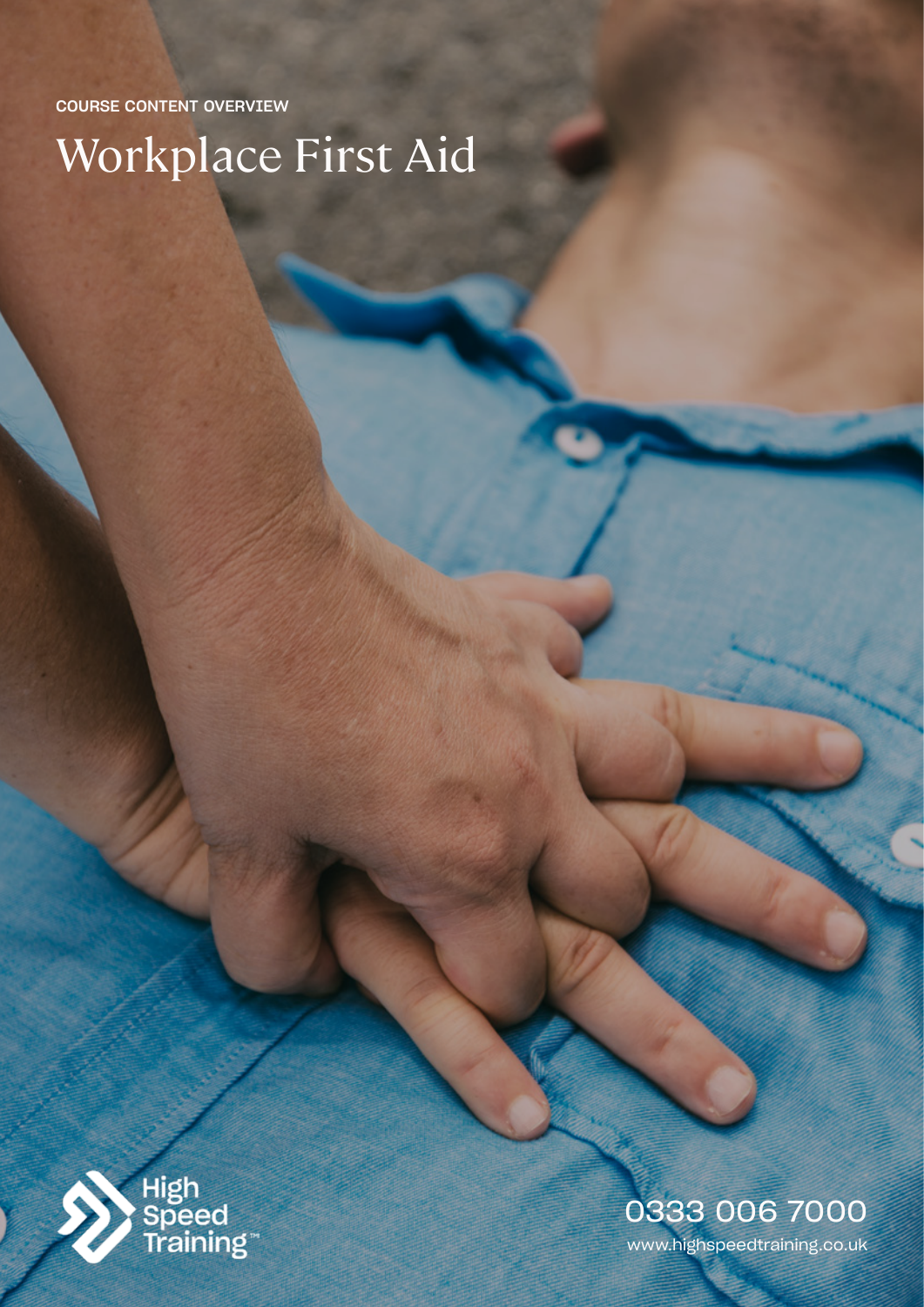Knowing how to respond to and treat casualties who have sustained an injury or are ill is an important skill to have. You never know when your first aid knowledge and skills could save someone's life before emergency help arrives.

This Workplace First Aid course will provide you with the information you need to be able to confidently respond to accidents and incidents that require immediate first aid assistance. The course explains how to recognise various illnesses and injuries and how to respond to and treat these. This first aid knowledge will also be applicable to accidents and incidents that occur outside of the workplace, as the required responses and treatment will apply in all situations.

## **Module One: Introduction to Workplace First Aid**

This module introduces the purpose of first aid and why it is an incredibly important skill to have. It outlines the first aid regulations and what this means for both low and high hazard workplaces. It also explains why preventing infection when delivering first aid is important and the steps you should take to minimise this, as well as how to record accidents and incidents.

- What is first aid?
- Key annual statistics
- The Health and Safety (First-Aid) Regulations 1981
- Medical assistance
- First aid kit
- The importance of infection prevention
- Hand hygiene
- Handwashing procedure
- Personal protective equipment (PPE)
- Cleaning after delivering first aid
- Waste disposal after giving first aid
- Record keeping
- The Reporting of Injuries, Diseases and Dangerous Occurrences Regulations 2013 (RIDDOR)

## **Module Two: The Primary and Secondary Surveys**

This module looks at the first stage in any first aid assessment, the primary survey. Each of the five steps are explained alongside a series of videos that demonstrate how to apply these first aid skills to real-life situations. After completing this, the secondary survey needs to be carried out to learn more about what has happened and how first aid assistance can be provided.

- The primary survey (DRABC)
- Step 1 danger
- Step 2 response
- Step 3 airway
- Step 4 breathing
- Step 5 circulation
- Primary survey example scenario
- The secondary survey
- Full body examination

#### **Module Three: The Recovery Position and Cardiopulmonary Resuscitation (CPR)**

This module of the course explains when and how to put a casualty into the recovery position or give them cardiopulmonary resuscitation (CPR). The methods for adults, children and infants are outlined, as well as what to do if a casualty has a spinal injury.

- Unconscious casualties
- The recovery position for adults and children
- The recovery position for infants
- The jaw thrust technique
- Cardiac arrest
- Administering CPR
- Administering hands-only CPR to adults
- Administering CPR with rescue breaths to adults
- Administering CPR to children
- Administering CPR to infants
- Further considerations for CPR
- Defibrillators (AEDs)

#### **Module Four: Treating Injuries: Part One**

This module explains how to respond to and treat casualties with injuries that may have been identified during the secondary survey.

- Choking
- Wounds and bleeding
- Applying a bandage
- Shock
- Burns and scalds
- Electrical burns
- Chemical burns

# **Module Five: Treating Injuries: Part Two**

Part Two of Treating Injuries further explains how to respond to and treat casualties with a range of injuries.

- Eye injuries
- Head injuries
- Fractures
- Sprains and strains
- Dislocations
- Making an arm sling
- Spinal injuries

*(Continued on next page)*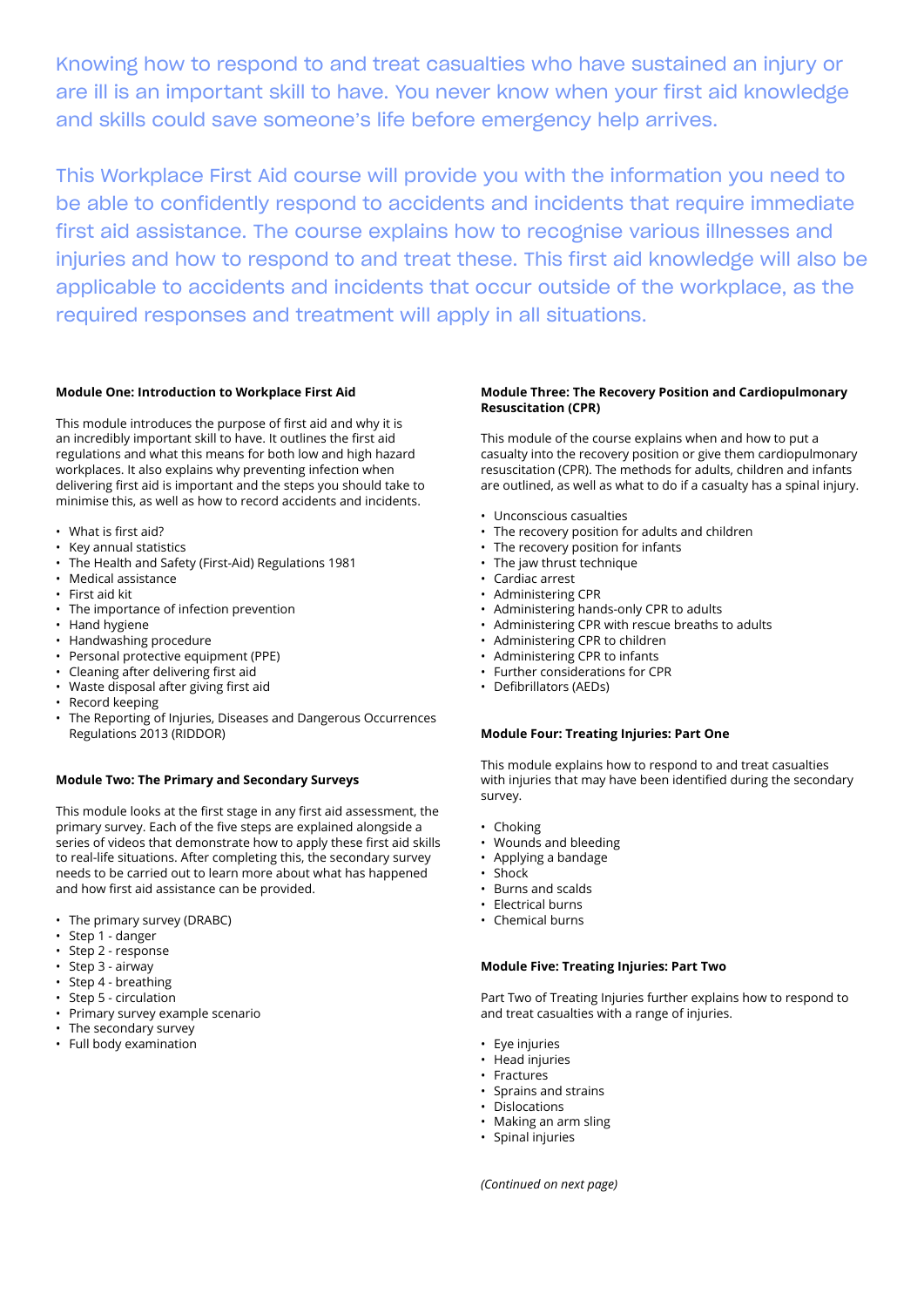# **Module Six: Illnesses and Health Conditions**

This module of the course outlines the symptoms of some of the long-term illnesses and conditions that people in every workplace may have. It explains how to respond to and treat various medical conditions.

- Heart attacks
- Angina attacks
- Strokes
- Epilepsy
- Asthma
- Allergic reactions and anaphylaxis
- Diabetes
- Hyperventilation
- Nosebleeds
- Poisoning
- Drowning